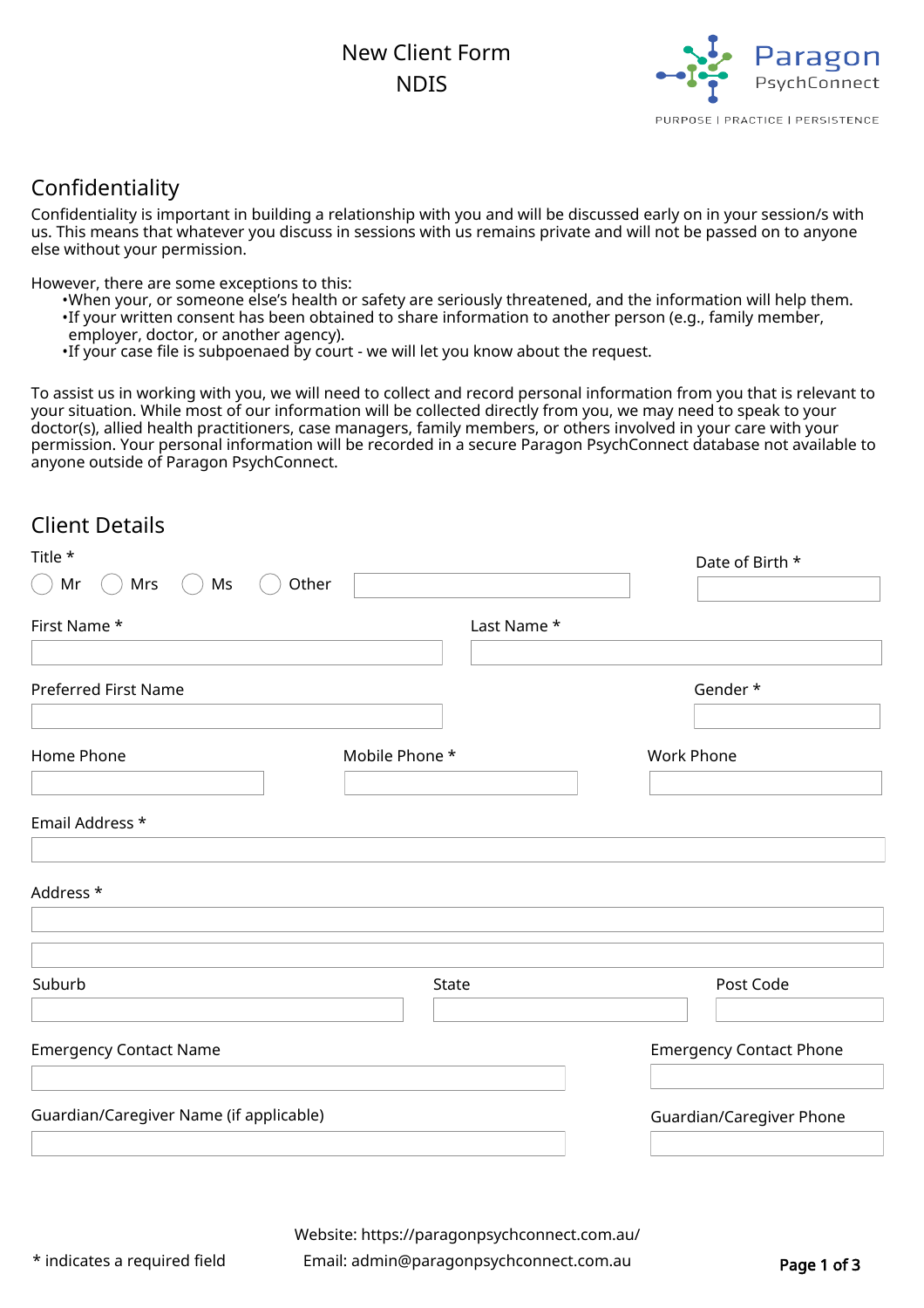# New Client Form **NDIS**



### NDIS Details

To assist us in working with you, we will need to collect and record personal information from you that is relevant to your situation. While most of our information will be collected directly from you, we may need to speak to your Support Coordinator, any allied health practitioners, support workers and family members, or others involved in your care. Your personal information will be recorded in a secure Paragon PsychConnect database not available to anyone outside of the Paragon PsychConnect company.

Sometimes we may also have to provide files for a confidential review by the accrediting body (e.g., NDIA) to ensure that we are working within the national standards and frameworks.

We are bound by the Privacy Act 1988. If you would like to know more about how we collect and store your information, please contact Tony Wallace, General Manager (tony@paragonpsychconnect.com.au).

| NDIS Number *                                                                   | Plan Start Date                                                                                                              |                                         | Plan End Date           |  |
|---------------------------------------------------------------------------------|------------------------------------------------------------------------------------------------------------------------------|-----------------------------------------|-------------------------|--|
|                                                                                 |                                                                                                                              |                                         |                         |  |
| Who is Responsible for Management of this Plan? *<br>Self-Managed Funding       | Plan Management Provider                                                                                                     |                                         | Funding Managed by NDIA |  |
| The following Plan Manager details are NOT required if Self-Managed Funding.    |                                                                                                                              |                                         |                         |  |
| Plan Manager Name                                                               |                                                                                                                              | Plan Manager Organisation               |                         |  |
|                                                                                 |                                                                                                                              |                                         |                         |  |
| Plan Manager Phone                                                              | Plan Manager Email                                                                                                           |                                         |                         |  |
|                                                                                 |                                                                                                                              |                                         |                         |  |
|                                                                                 |                                                                                                                              |                                         |                         |  |
| Who is Responsible for Coordination of this Plan? *<br>Self-Coordinated         | <b>Support Coordinator Provider</b>                                                                                          | Coordinated by NDIA                     |                         |  |
| The following Support Coordinator details are NOT required if Self-Coordinated. |                                                                                                                              |                                         |                         |  |
| <b>Support Coordinator Name</b>                                                 |                                                                                                                              | <b>Support Coordinator Organisation</b> |                         |  |
|                                                                                 |                                                                                                                              |                                         |                         |  |
| <b>Support Coordinator Phone</b>                                                | <b>Support Coordinator Email</b>                                                                                             |                                         |                         |  |
|                                                                                 |                                                                                                                              |                                         |                         |  |
|                                                                                 |                                                                                                                              |                                         |                         |  |
| Referrer Name                                                                   |                                                                                                                              | Referrer Organisation                   |                         |  |
|                                                                                 |                                                                                                                              |                                         |                         |  |
| Referrer Phone                                                                  | Referrer Email                                                                                                               |                                         |                         |  |
|                                                                                 |                                                                                                                              |                                         |                         |  |
| File Attachments                                                                |                                                                                                                              |                                         |                         |  |
|                                                                                 | . The component of the component of the component of the component of the component $\mathbf{f}$ and $\mathbf{f}$ . Although |                                         |                         |  |

If you are filling in this form manually, please attach all relevant documents for this NDIS form.

Website: <https://paragonpsychconnect.com.au/>